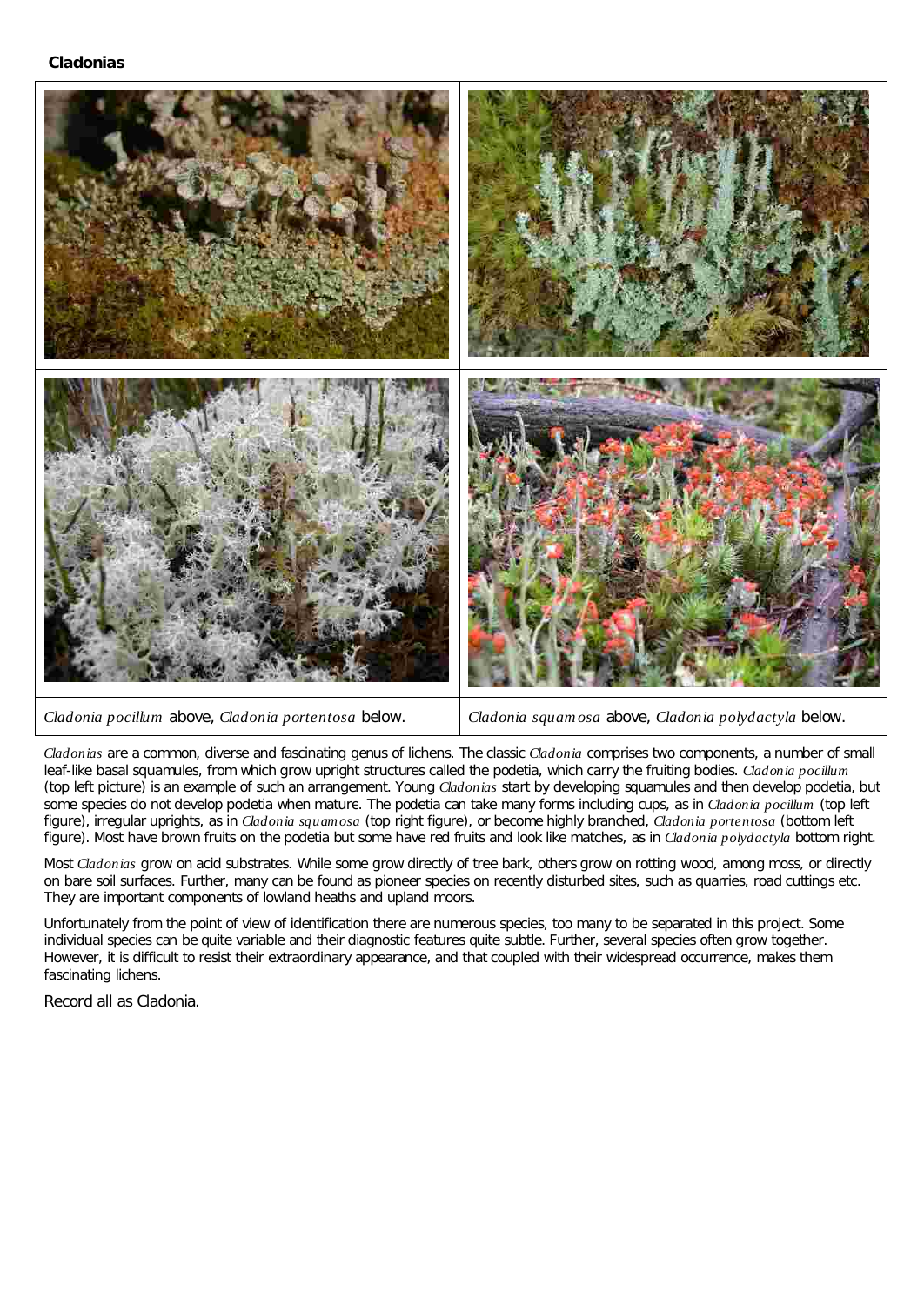

*Peltigeras* are typical leafy (foliose) lichens and are among the largest of the commonly occurring lichens, growing to 20-30 cm in diameter. They are also different from all the other lichens described here in that in most *Peltigeras* the fungus is associated with a colour which becomes darker and more glossy when wet. The few, rare *Peltigeras* with a green alga present are bright green when wet.. *Peltigera membranacea*, left-hand figure is typical of the common *Peltigeras* ,with large, rounded, thin, partly overlapping lobes. A feature of the *Peltigeras* is long hairs (rhizines) on the underside which anchor the lichen, bottom right figure. The rhizines often below. blue-green alga (now called a cyanobacterium) rather than a green alga. This results in most of them having a grey to grey brown grow along raised or dark coloured 'veins' on the underside. The red / red-brown / brown fruiting bodies (apothecia) are born on extensions around the margin of the lobes, top right figure.

Many *Peltigeras* appear to be fast-growing compared to other lichens, and often occur as pioneer species, colonising bare soil, or among turf or moss, on recently disturbed sites, such as quarries etc. They are also found growing on soil in lowland heaths and upland moors, on mossy tree trunks and moss-covered walls. Some species are typical of ancient woodlands. One of the few types of lichens that can grow amongst grass and fast growing mosses.

Record all as Peltigera.